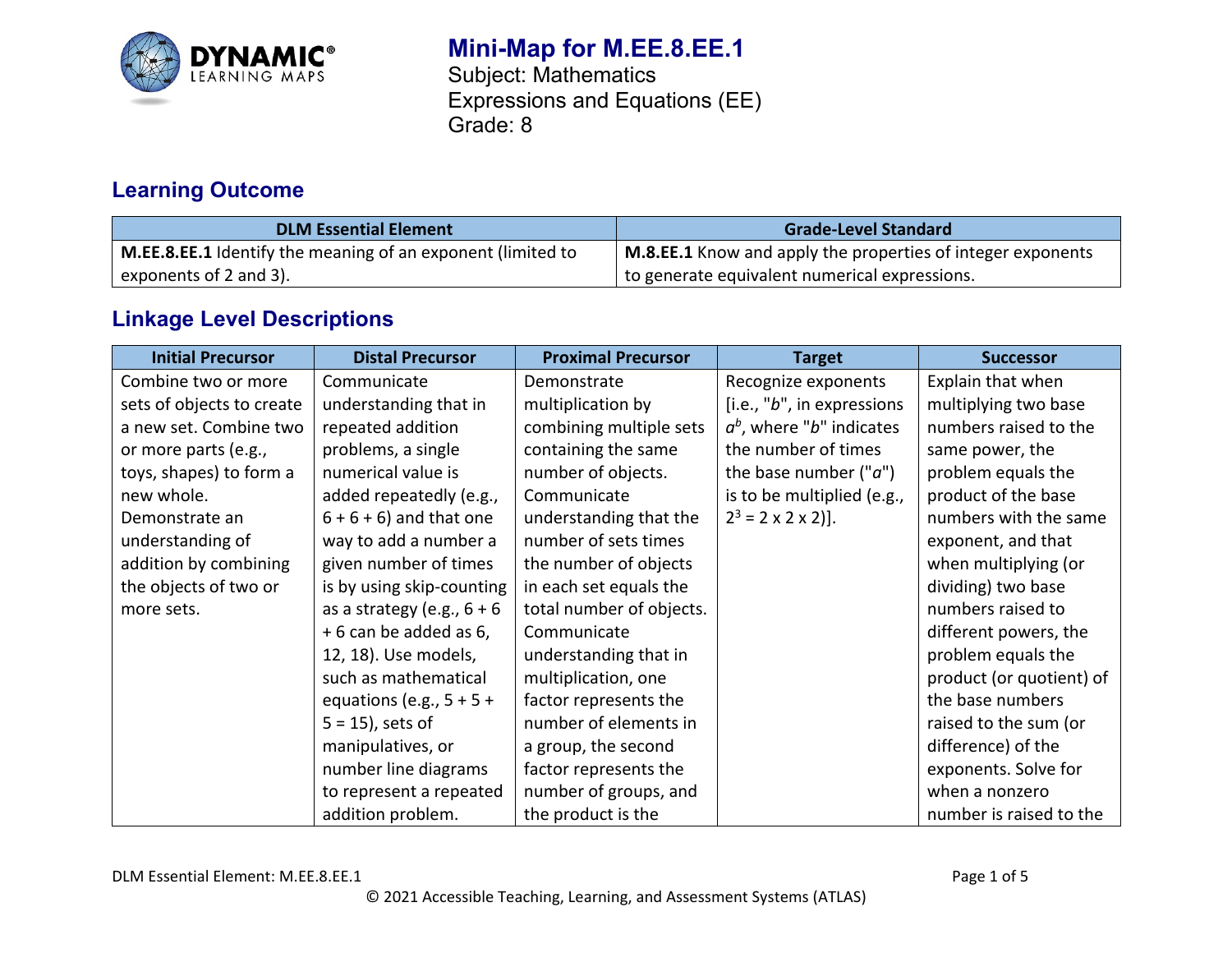| Initial Precursor | <b>Distal Precursor</b> | <b>Proximal Precursor</b> | Target | <b>Successor</b>      |
|-------------------|-------------------------|---------------------------|--------|-----------------------|
|                   |                         | number obtained by        |        | 0 power, where the    |
|                   |                         | multiplying two factors.  |        | answer is always one. |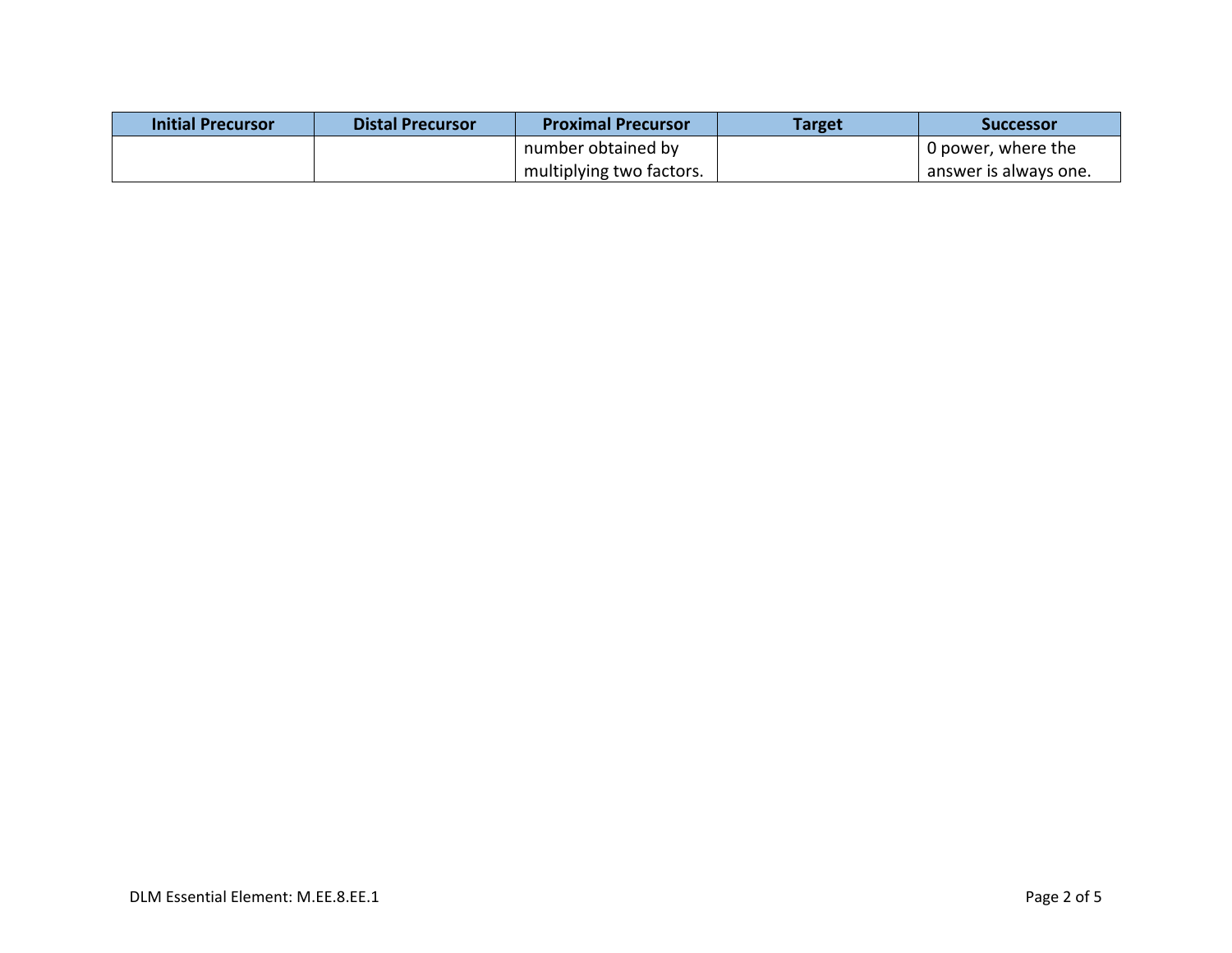### **Initial Precursor and Distal Precursor Linkage Level Relationships to the Target**

Recognizing exponents requires a student to be able to recognize that two or more sets or groups of items exist. Educators can work on this skill using a variety of sets. Help students recognize when items are grouped together into a set and when they are separated out. The educator presents a set, labels it (e.g., two balls, one marker, three CDs), counts the items, labels it again, and encourages students to use numbers to label and count the separate sets. Then, combine the sets, give it a new label, and count the set.

*How is the Initial Precursor related to the Target? How is the Distal Precursor related to the Target?* As students' understanding of labeling and counting sets develops, they will begin working on adding items to a set and combining sets to create a new set. Additionally, students will work on developing an understanding of equal shares by actively participating in one-to-one distribution of objects to person, objects to objects, and objects to available space (e.g., giving each person in the group a pencil; given four counters, they would line up four more counters in front of or on top of the first set; given three chairs at a table, the student would place a cup on the table for each available chair). As students learn to work with sets and connect their understanding of equal shares to sets, educators can provide students experience with combining multiple sets (e.g., 3 sets with 4 counters each) and represent the problem (e.g.,  $4 + 4 + 4 = ?$ ). Students will also learn to represent the problem using a pencil or their communication system (e.g., the student is shown 4 equal sets each with 2 counters. The student counts the first set and writes a 2 or indicates 2, then writes or indicates the plus sign. The student repeats for all 4 sets and then indicates the equal sign and solves the problem.).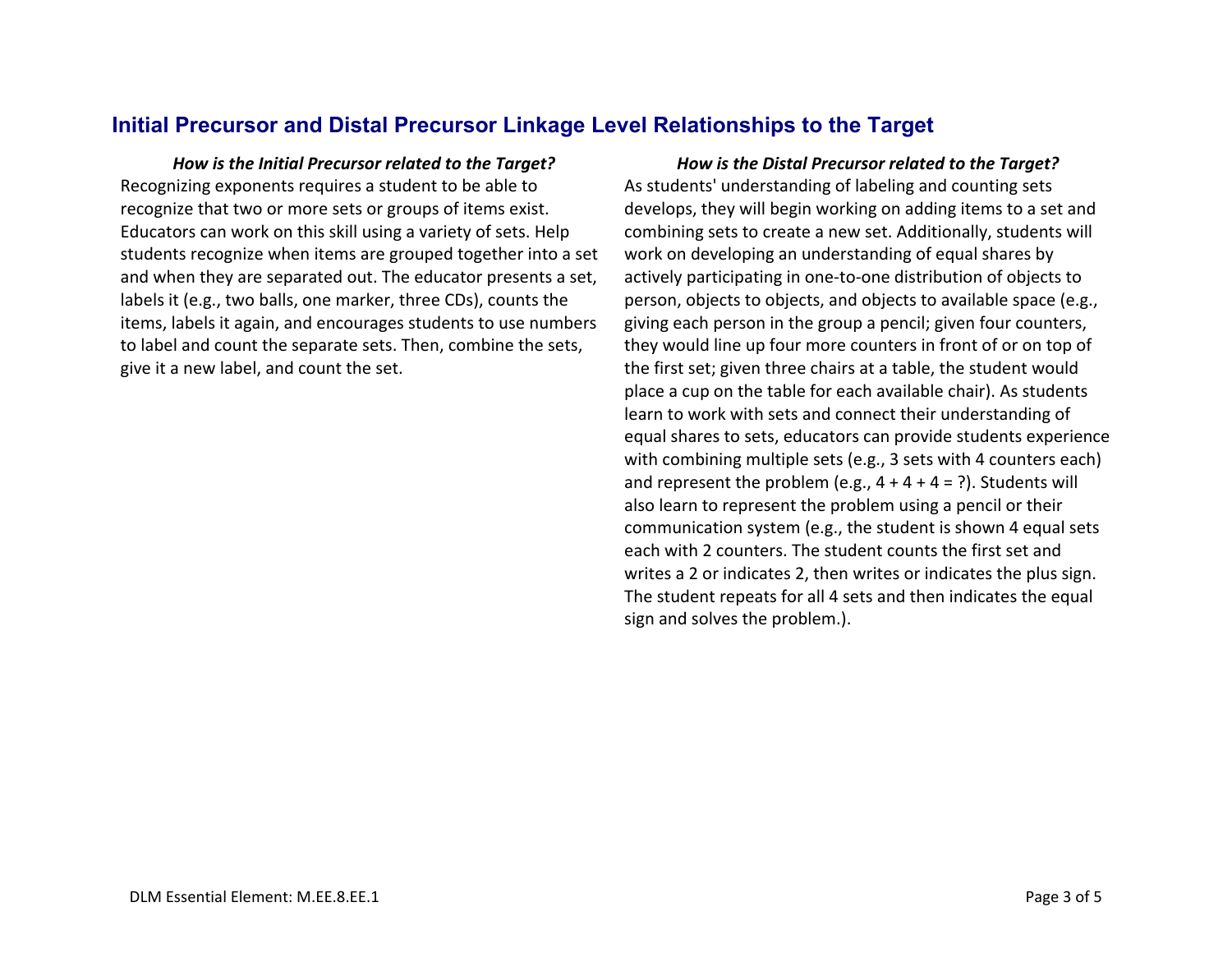## **Instructional Resources**

| <b>Released Testlets</b>                                    |  |  |
|-------------------------------------------------------------|--|--|
| See the Guide to Practice Activities and Released Testlets. |  |  |
| <b>Using Untested (UN) Nodes</b>                            |  |  |
|                                                             |  |  |